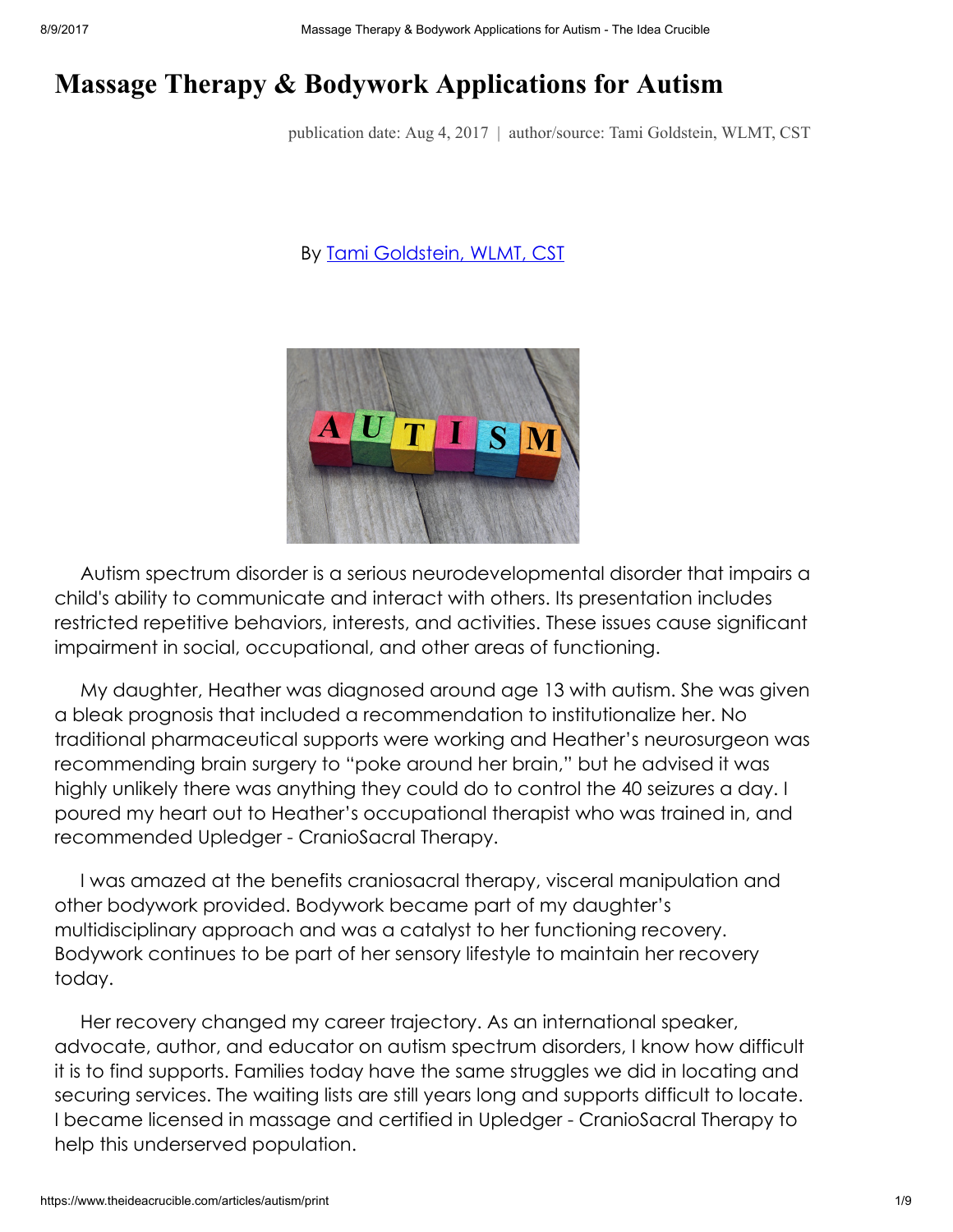Massage Therapists are already trained to recognize the difference between sympathetic and parasympathetic response in soft tissue structures of the body. With an opportunity to learn about the disability of autism, all massage therapists can play an invaluable role in improving the quality of life for these individuals.

We've seen autism prevalence rates skyrocket over the last 10 -15 years. Per the National Health Statistics Report, 1 in 45 children currently fall on the autism spectrum.

# Soon autism, will touch every family.

The benefits I witnessed with bodywork inspired me to provide continuing education in this area. Years of professional bodywork experience and years of personal experience with autism has provided me with insights in how to work with this population.



# Clinical Suggestions for bodyworkers working with autistic clients:

Here are some tips that have proven successful over the years:

### 1. Learn all you can about Autism Spectrum Disorders and Sensory Processing Disorders.

According to a 2016 study at Harvard, 96% of Autism Spectrum Disorder patients report altered sensitivity to sensory stimuli, and a majority of those cases include tactile sensitivities.[\[1\]](#page-7-0) [\[2\]](#page-7-1)

<span id="page-1-1"></span><span id="page-1-0"></span>Sensory processing disorder is the ability to take in stimulation via our eight senses, integrate and filter that information so we can respond comfortably to people and the world around us. Disorder occurs when the body is unable to process, integrate and respond accordingly. The maladaptive behaviors we see in individuals with autism are their presentation of sensory processing disorders.

<span id="page-1-6"></span><span id="page-1-5"></span><span id="page-1-4"></span><span id="page-1-3"></span><span id="page-1-2"></span>These individuals are literal, (very black & white) and need an organized structured environment. [\[3\]](#page-7-2) [\[4\]](#page-7-3) [\[5\]](#page-7-4) [\[6\]](#page-7-5) [\[7\]](#page-7-6)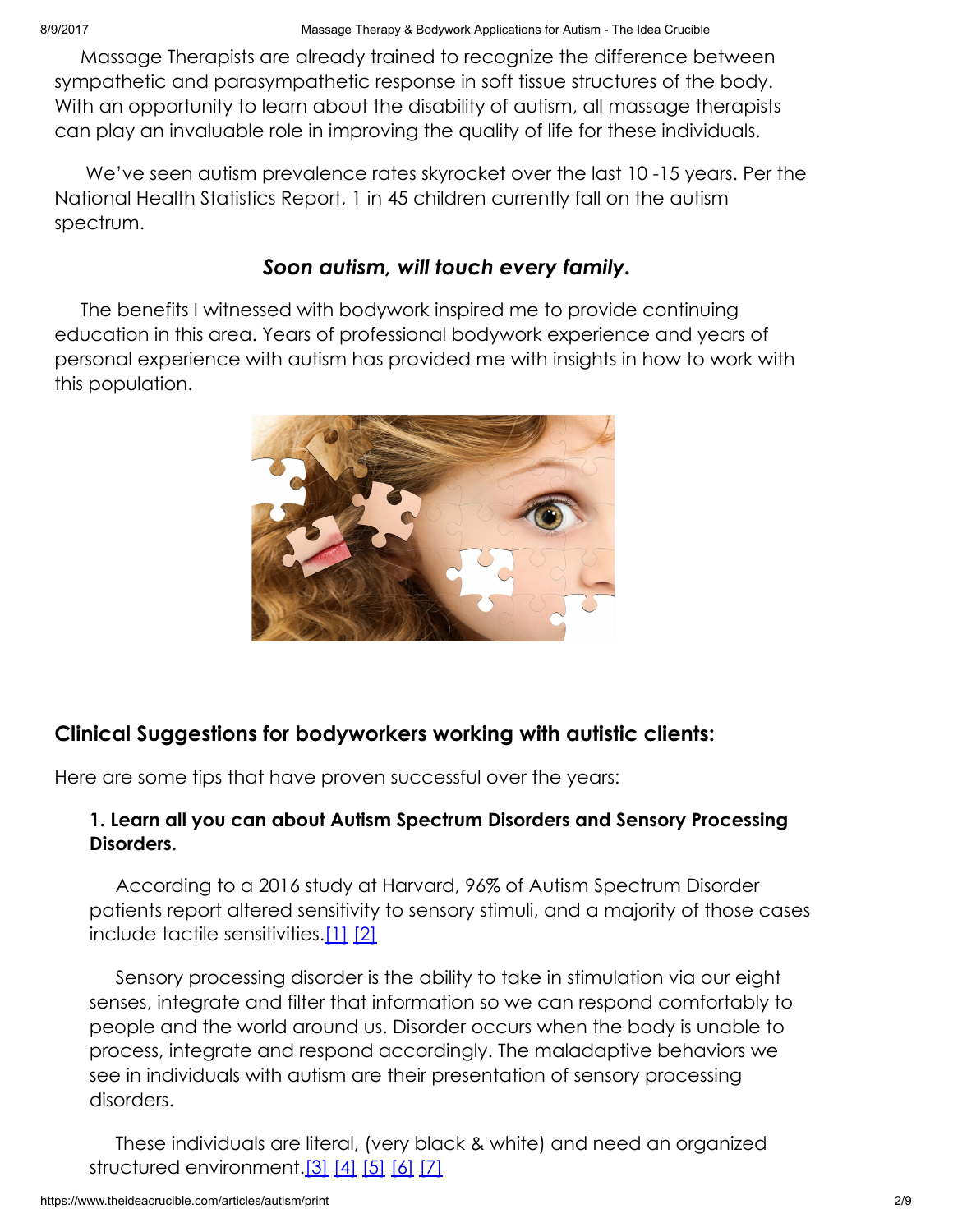#### 2. Learn all you can about the individual's presentation of autism and sensory processing disorder.

I use a specially designed Health Intake form to glean additional information. Ask what the triggers are, what calms them down, and what a meltdown looks like. Observing the child and input from the parents and Occupational Therapist can help clarify and figure out what's best.

For example, I have a new client with a child on the spectrum. I call and speak directly to the parent and care giver so I understand that individual's sensory needs, signs of escalation, triggers, and what calms. The first appointment is frequently a meet and greet. I have my picture and office pictures on my website, but this 1<sup>st</sup> appointment is a good time for pictures to prepare the individual with visual reminders of the upcoming appointment. I had a young man who had visual processing issues and he couldn't tolerate florescent lighting or bright sunlight. If he wasn't wearing his glasses with yellow colored lenses he screamed and couldn't stay still. This also affected his vestibular system and his ability to lay on his back.

Having advance information about this individual allowed me to be prepared. We had no overhead lights and we allowed him to keep his glasses on. To address his vestibular system, based on conversation with his parent and OT, we used a weighted lap pad. The weight of the lap pad across his midsection allowed him to lay comfortably during the session. These tools, as simple as they sound, offer the individual what they need to function appropriately.

#### 3. Individuals with autism do not like change.

<span id="page-2-0"></span>A good tool to use that I learned from my daughter's school was to "frontload". Julie Adams, of Adams Educational Consulting, wrote in her blog post, Frontloading – Increasing Critical Thinking and Focus, "It is important to connect to prior knowledge and form predictions, and to pre-teach the essential vocabulary for the lesson."[\[8\]](#page-7-7) Frontloading is advanced notice of a change in routine, environment, personnel and in our case a change in technique.

Some good ways I've use frontloading was to put a video and pictures of myself and my office on my website so the parent of an individual with autism can see ahead of time the environment they will be in. Remember a meet and greet photo goes a long way to prepare the individual for future sessions.

Some of my parents do a PECS program or Picture Exchange Communication System. Placing pictures of the routine that the child needs to follow helps them process. A PECS can be as simple as taking four pictures;

- a) The child picked up from school.
- b) The child in the car seat.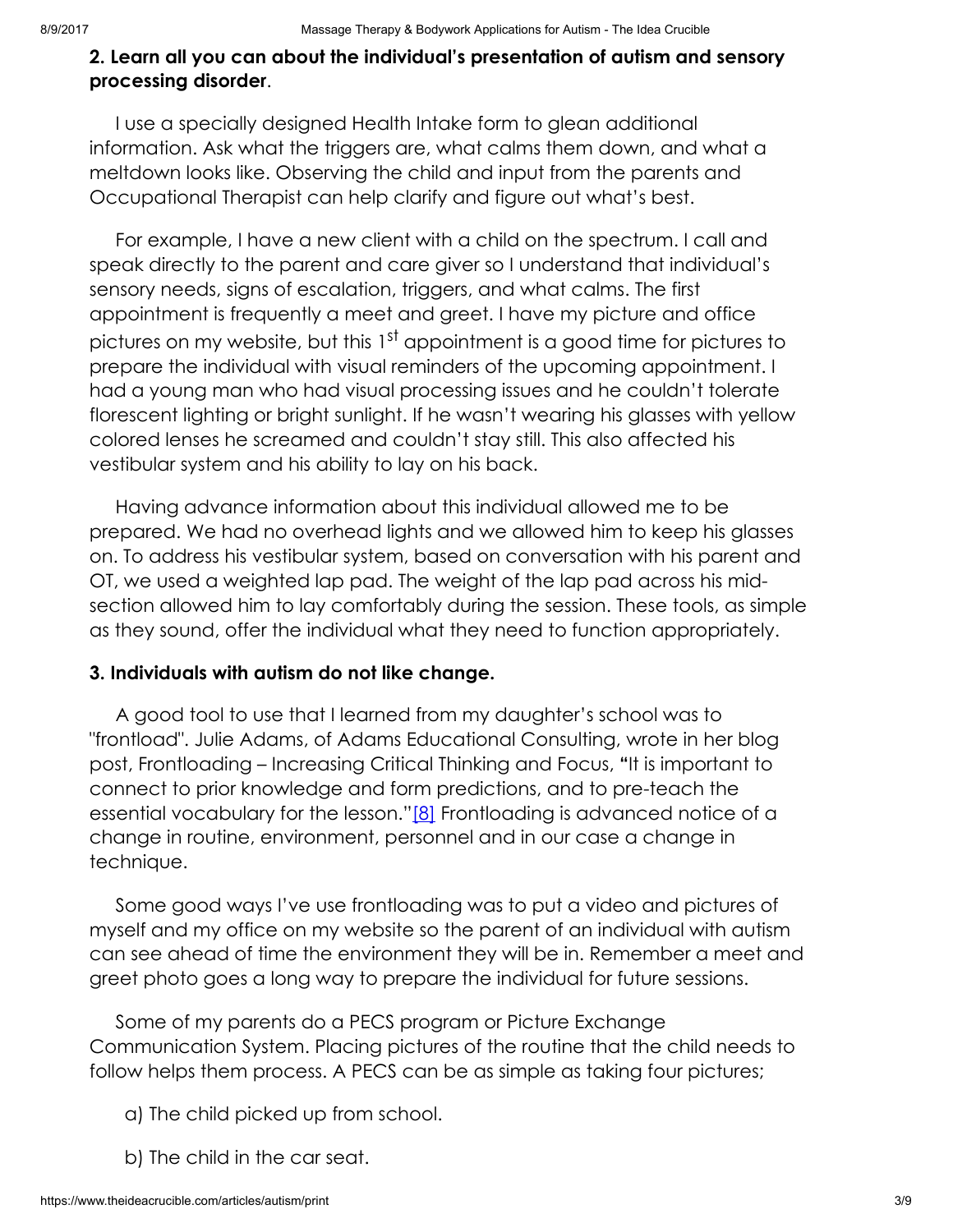c) The child in the therapy room.

d) A picture of the child's home.

Finish by gluing the pictures on an 8x10 piece of paper. Frontloading allows for needed additional processing time.

I also frontload prior to a new technique. For example, when I facilitate mouth work. Prior to the mouth work, we play with the gloves for a couple of weeks, and I send gloves home with the parents to practice touching the roof of the mouth and or teeth.

#### 4. Communication is a key issue for those on the spectrum.

Some have expressive or receptive communication issues. Some have an issue with pragmatics so they don't understand metaphors. If you say, "She's a tough Cookie," they may respond, "She's not a cookie, she's a woman." Some individuals are nonverbal.

It's important to choose your words. For example, the question, "Are you ready to work?" It allows an opportunity for the child to say NO. If you're trying to build a rapport you would have to wait until you received a YES response before beginning the session. It's best not to ask questions that can solicit a NO response. A better way to phrase that questions is, "Are we working on the table or in a chair today?"



## 5. Meltdowns are a continuum from shut down to full tantrum.

To diffuse a meltdown: Remove demands, lower stimulation (lights, sounds, remove distractions, slow down, lower your voice) and if possible move the child to a safe area. If they allow touch and are receptive, calm with deep pressure, rhythmic patterns or a weighted lap pad. If the child is not receptive, back off AND ALLOW AMPLE TIME FOR THE CHILD TO REGROUP. Rebounding will be gradual. Immediately following a tantrum the child is still vulnerable for a meltdown.

## 6. Everyone can present differently.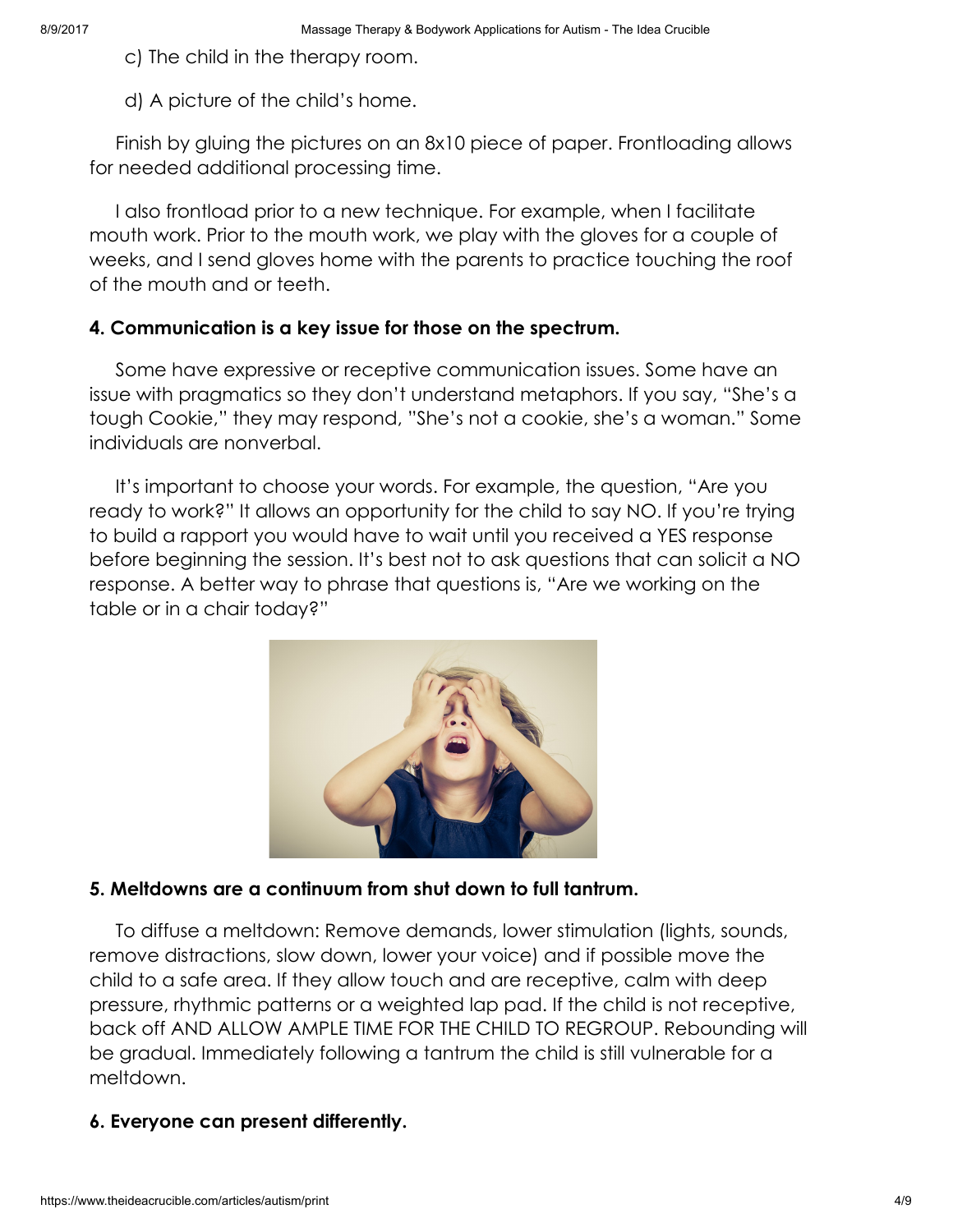I work with a 4-year-old boy who cries the first 5 minutes and I've learned to give him ample space to calm down before we start. When he's ready he tolerates about 10 minutes of hands on work before he needs to walk around the table for a few minutes to reorganize before he can be touched again and therapy continue. We have tried to initiate therapy too quickly after the initial meltdown and that escalates the child greater. We have learned if that break doesn't happen he can't control his behaviors, cries, sometimes screams and tries to run or flee the room. Individuals with sensory processing disorders in the tactile defensive area can be in a heighted state of fright and flight.<sup>[\[9\]](#page-7-8)</sup> [\[10\]](#page-7-9) [\[11\]](#page-7-10) [\[12\]](#page-8-0) [\[13\]](#page-8-1)

### <span id="page-4-4"></span><span id="page-4-3"></span><span id="page-4-2"></span><span id="page-4-1"></span><span id="page-4-0"></span>7. Sensory integration supports such as fiddles, toys, weighted blankets, vibrational tools, chew toys can be used during a session.

Individuals on the spectrum need additional sensory input even when receiving bodywork. Each item addresses different sensory needs. Be mindful of smells. Although essential oils may be beneficial for some, it can set others off and linger into the next session. Be cautious of the soaps, deodorants or perfumes you use. Sensory supports can be easily hidden in benches and cabinets in your office so the clutter isn't present for the next client. [14]

#### <span id="page-4-5"></span>8. Adaptations for touch modalities: less is more.

Take it slow with this population. They have difficulty detoxifying their bodies so very little work can produce great results. See how the individual responds and document those reactions and signs of escalation you may see. These individuals look strong but because of their sensory processing differences can't stand, sit, or lay for long periods of time. Allow for a variety of work areas and be prepared to work on the floor, in a chair, or under a table. In my office, we play, watch DVD's, rock, bounce, and sometimes sing, all while facilitating therapy. Meet the child where they're at. A child's attentiveness and responsivity improve after touch therapy per the Journal of Autism and Development Disorders

## <span id="page-4-6"></span>[\[15\]](#page-8-3)

Different touch modalities address different concerns for the individual with autism. Traditional massage techniques mimic and resemble sensory integration supports like rocking and joint compression

Visceral manipulation is very beneficial in addressing the inflammatory response in the organs of the body yet is gentle and noninvasive. Individuals with autism have inflammatory responses, especially in the gastrointestinal track and the brain.

In this author's opinion, the energy modality of Reiki is an excellent tool that teaches a therapist to remain neutral and control energy specific for the individual.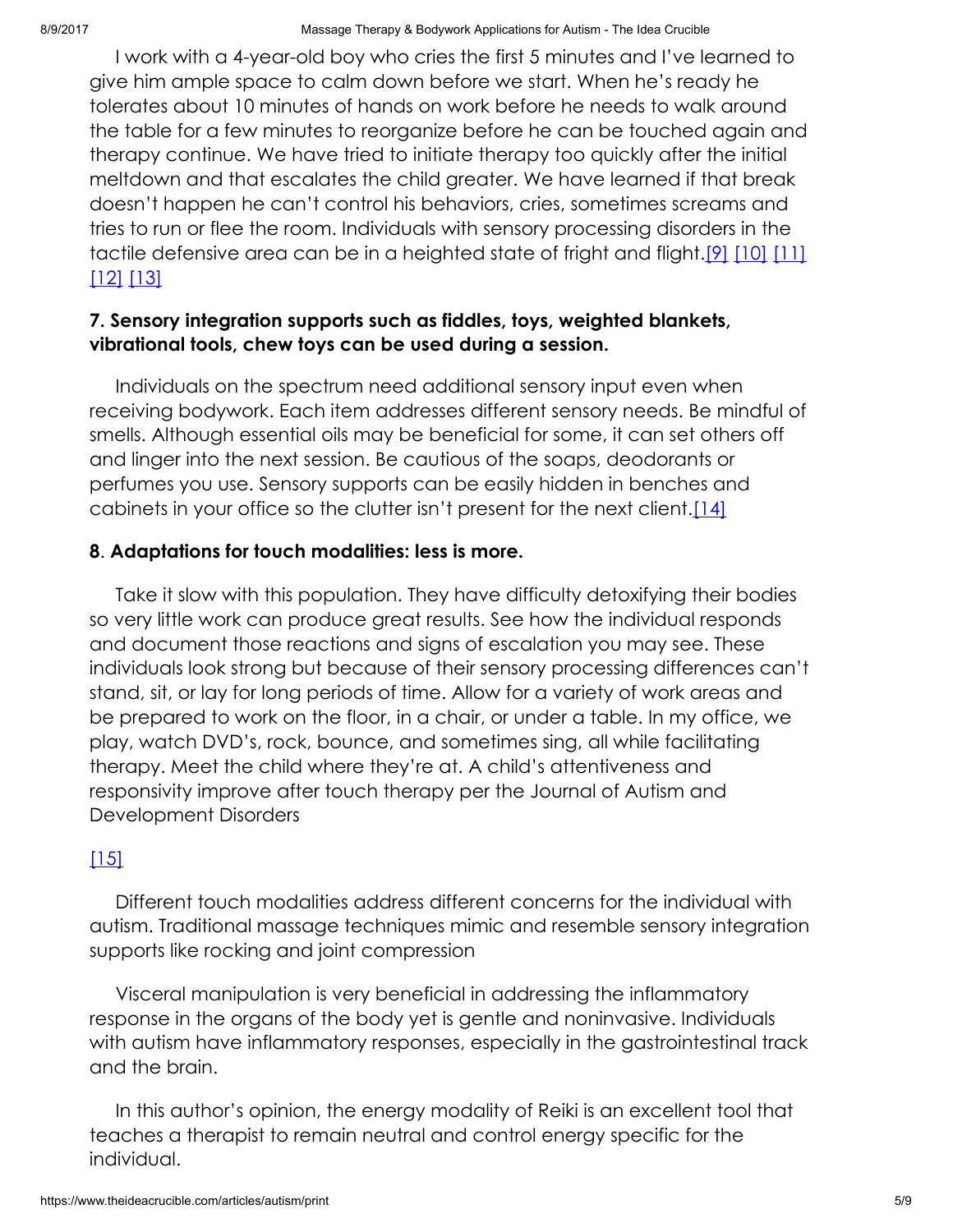Upledger CranioSacral Therapy has been a key modality for working with Autism as well.



# CST Research & Autism:

Upledger - CranioSacral Therapy has very impressive studies on its benefits for autism. Dr. John E. Upledger's single blind study in 1978 observed that some behaviors with autistic children are attempts to change/correct physiological and or anatomical dysfunction that may be causing pain or discomfort. He referenced autistic children when speaking to Congress in 2000 on the topic of autism (Government Reform Committee US House of Rep. 106<sup>th</sup> Congress 1999-2000) who were known to bang their head or chew on their thumbs until deep tissue was visible. He observed that when specific corrections were administered through CST, the behavior spontaneously ceased.

Another yearlong study just published is on the use of Upledger - CranioSacral Therapy for Autism Spectrum Disorders: Benefits from the Viewpoint of Parents, Clients, and Therapists, by Susan Vaughan Kratz, Jane Kerr and Lorraine Porter, published in the Medical Periodical Journal of Bodywork and Manual Therapies, 2016. Not only were there improvements in restriction patterns throughout the body, but parents reported improvement in general behavior, sensory reaction, social skills, cognitive skills, communication skills, emotional ability, and biological improvements with 60.5% of the parents seeing improvement in one to three sessions.

#### Body, mind, & spirit in Autism:

The implications of autism for mind, body and spirit healing is profound, though I find nothing written yet that encompasses this entire philosophy. I began making the connections of how the body, mind, and spirit interact with autistic individuals while watching what helped my child. I continue these observations now with the families and individuals I meet across this country with functioning recovery who approach autism with this connection.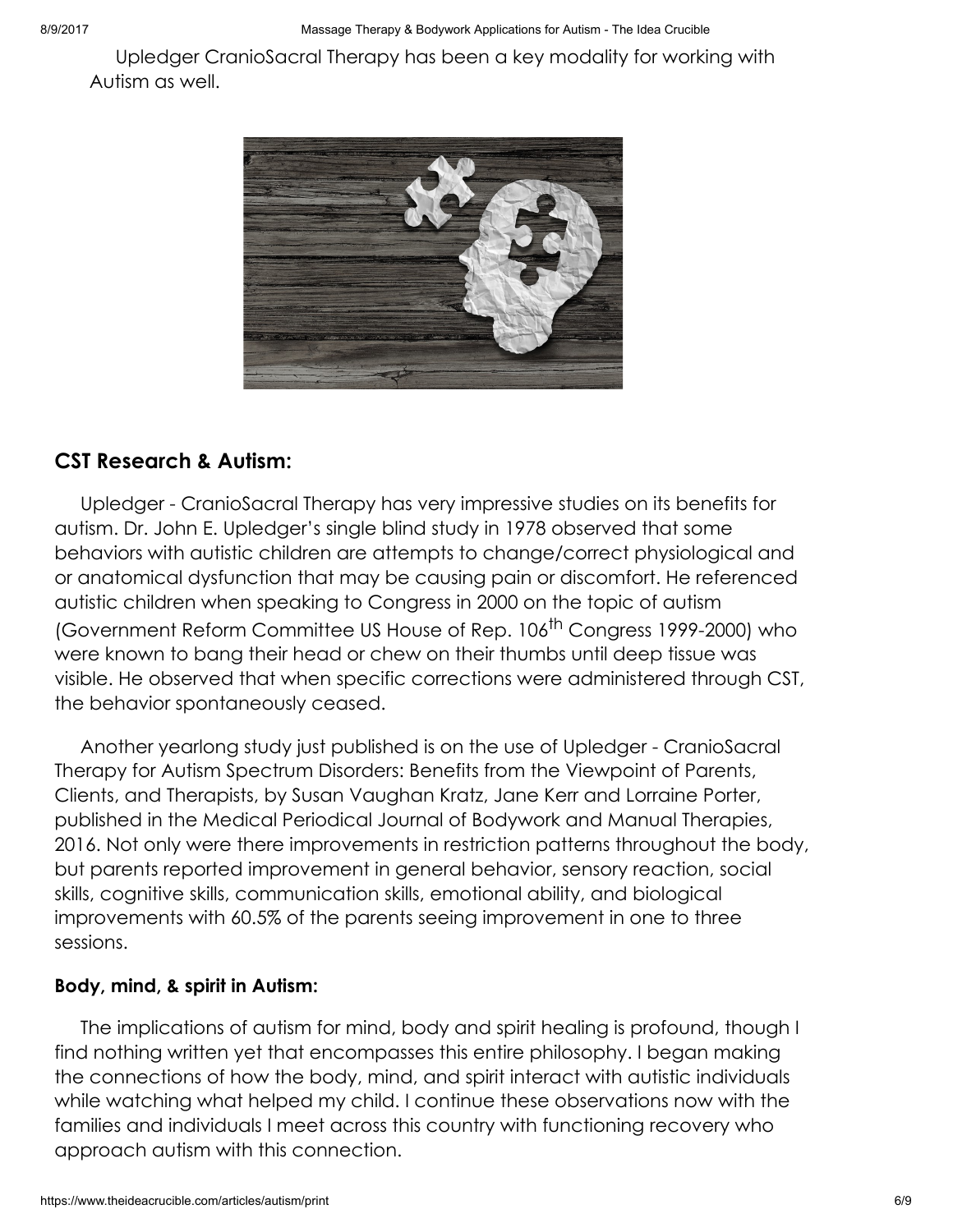Let's first look at the autistic brain. It's different than a neurotypically normal developed brain. It's larger, grows faster, develops earlier, and matures sooner. The brain controls how the mind works. [\[16\]](#page-8-4)

# <span id="page-6-1"></span><span id="page-6-0"></span>What supports the mind? The body.

Healing the body with autism started with the work of the late Dr. Bernard Rimland as early as 1967. He was the first doctor who believed autism was a neurobiological developmental disorder, not a mental health disorder. His work at the Autism Research Institute looked at the diet and chemical foundation and the chemical makeup of the child as a strategy for recovery. [\[17\]](#page-8-5)

This philosophy has become a major focus today within the autism community. Autism One holds the world largest international conference each year on autism with the focus on: diet, chemical makeup, strategies to detoxify the body and repair the immune system. So much so that doctors come from around the world to take continuing education courses to learn this philosophy. Healing the chemical foundation of the body is important to make sure the brain can grow and sustain.

Watching my daughter receive Sensory Integration Therapy from an OT, watching any child receive OT support for autism it's about the body. Teaching the body how it works, how it moves, what that body needs to calm or relax and reducing pain, was truly amazing to watch.

In my office, I have had 2 children begin to speak while facilitating bodywork. Both started with a sentence: Tony, (age 5) started singing Fre're Jacques, a nursery rhyme and sang the entire song; Aaron, (age 7) said, "Nice massage, Tami." The power of touch, the energy of touch is often overlooked. As the physical body healed, the mind began to heal and the spirit soared.

I love working with individuals on the spectrum. You learn to appreciate the spirit and soul of the person, even those trapped by demands of their mind and body. I've learned from them communication is not always verbal, but many communicate clearly, just not in ways some people recognize.

All the supports we accessed for our daughter and mentioned above are still considered alternative medicine. Ask an individual with recovery from autism, or a parent of a child with autism, it's Functional Medicine. It allows our loved ones to function in the world.

In closing, Autism is really a complex bodymindspirit neurodevelopmental disorder, and it is a concern for all of us and growing. Per Dr. Stephanie Seneff at MIT Institute, autism prevalence will be 1 in 2 by year 2032, 80% male. Thank you for reading and incorporating the information from this article and thank you for being part of the solution.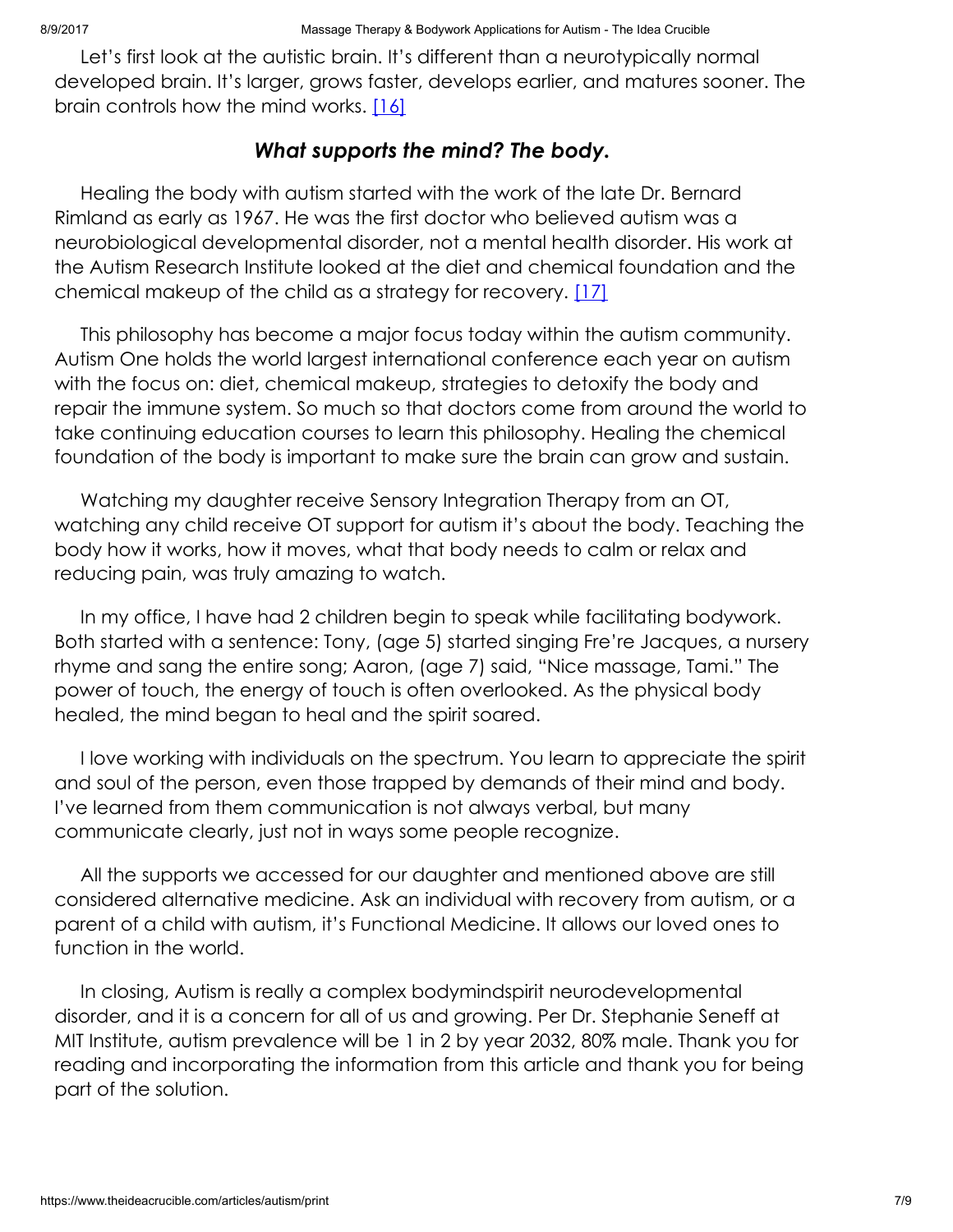<span id="page-7-0"></span>[\[1\]](#page-1-0) http://sitn.hms.harvard.edu/flash/2016/research-into-our-sense-of-touch-leadsto-new-treatments-for-autism/

<span id="page-7-1"></span>[\[2\]](#page-1-1) Harvard sourced it to: Crane L, Goddard L, and Pring L. Sensory processing in adults with autism spectrum disorders. 2009. Autism 13(3):215-28.

<span id="page-7-2"></span>[\[3\]](#page-1-2) Robison, J. E. (2007). Look me in the Eye: My Life With Asperger's. New York: Crown

<span id="page-7-3"></span>[\[4\]](#page-1-3) Grandin, T., & Scariano, M (1996). Emergence: Labeled Autistic. New York: Warner Books

<span id="page-7-4"></span>[\[5\]](#page-1-4) Attwood, T. (2006). The Complete Guide to Asperger's Syndrome. London: Jessica Kingsley

<span id="page-7-5"></span>[\[6\]](#page-1-5) Greenspan, S. I., & Wieder, S. (2006). Engaging Autism: Using Floortime Approach to Help Children Relate, Communicate, and Think. Cambridge, MA: Da Capo Lifelong Books

<span id="page-7-6"></span>[\[7\]](#page-1-6) [www.autismsociety.org](http://www.autismsociety.org/), [www.NationalAutismAssociation.org](http://www.nationalautismassociation.org/)

<span id="page-7-7"></span>[\[8\]](#page-2-0) www.effectiveteachingpd.com/blog/2012/10/4/frontloading-increasing-criticalthinking-focus.html

<span id="page-7-8"></span>[\[9\]](#page-4-0) Field, T., Lasko, D., Mundy, P., Henteleff, T., Talpins, S., and Dowling, M. (1986). Autistic children's attentiveness and responsivity improved after touch therapy. Journal of Autism and Developmental Disorders, 27, 329-334.

<span id="page-7-9"></span>[\[10\]](#page-4-1) Miller, L. J., & Fuller, D.A. (2005). Sensational kids: Hope and Help for Children with Sensory Processing Disorder (SPD). New York: G.P, Putnams Sons.

<span id="page-7-10"></span>[\[11\]](#page-4-2) Kranowitz, C.S. (2005). The Out-Of-Sync Child: Recognizing and Coping with Sensory Processing Disorder. New York: A Skylight Press Book/ A Perigee Book